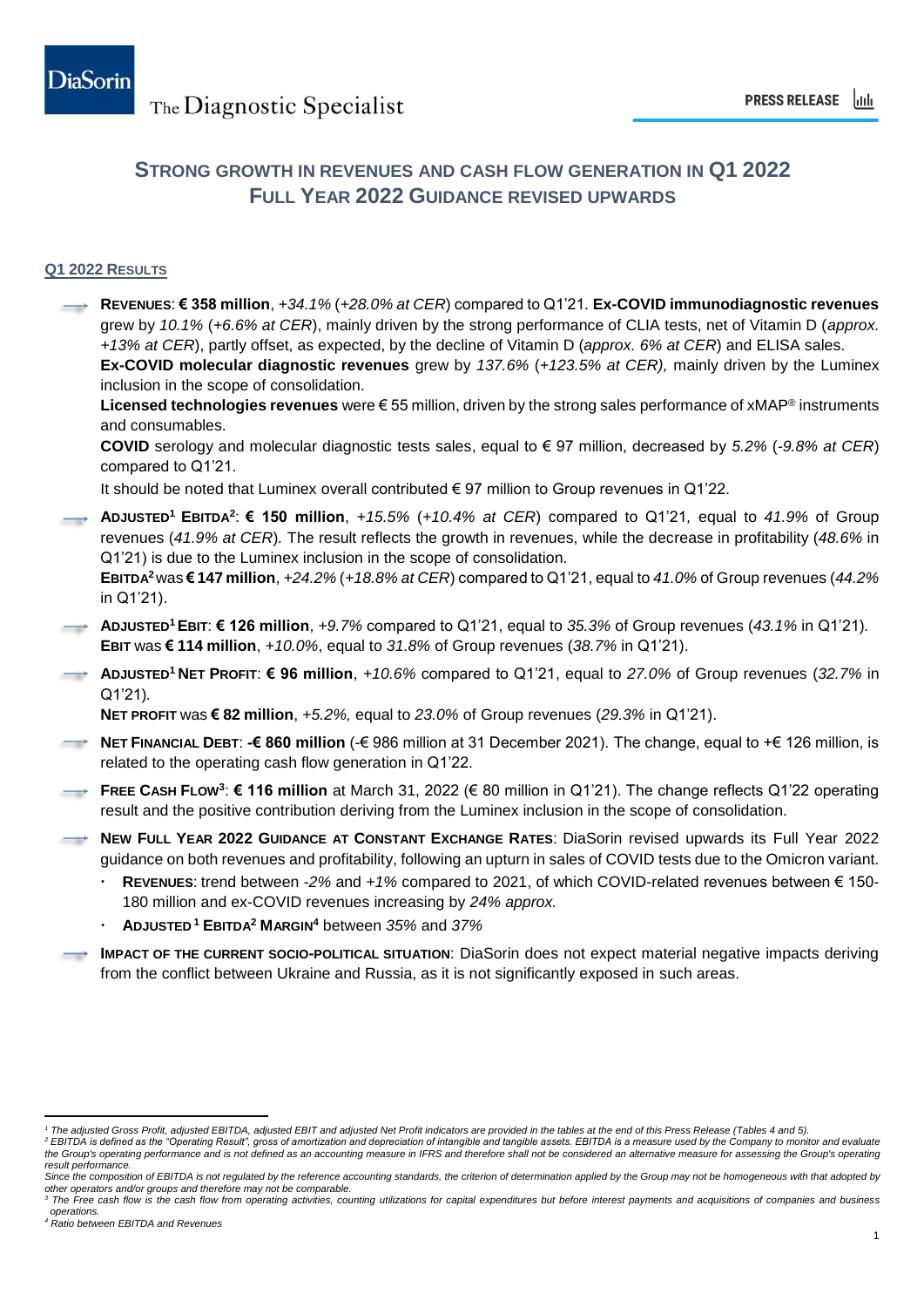### **Q1 2022 HIGHLIGHTS**

- **Launch** of the updated version of the **Simplexa™ SARS-CoV-2 Variants Direct (***Research Use Only***)** to enable the detection of mutations associated with the new Omicron variant.
- **CE marking** of the new **xMAP® NxTAG® GPP** Gastrointestinal panel by Luminex to detect nucleic acids from 16 of the most clinically relevant bacterial, viral, and parasitic pathogens in stool samples on the MAGPIX® System.
- **Appointment** of the new **President of Luminex,** in the person of **Angelo Rago** a senior executive with a 30+ years' experience in top-level positions at global MedTech companies.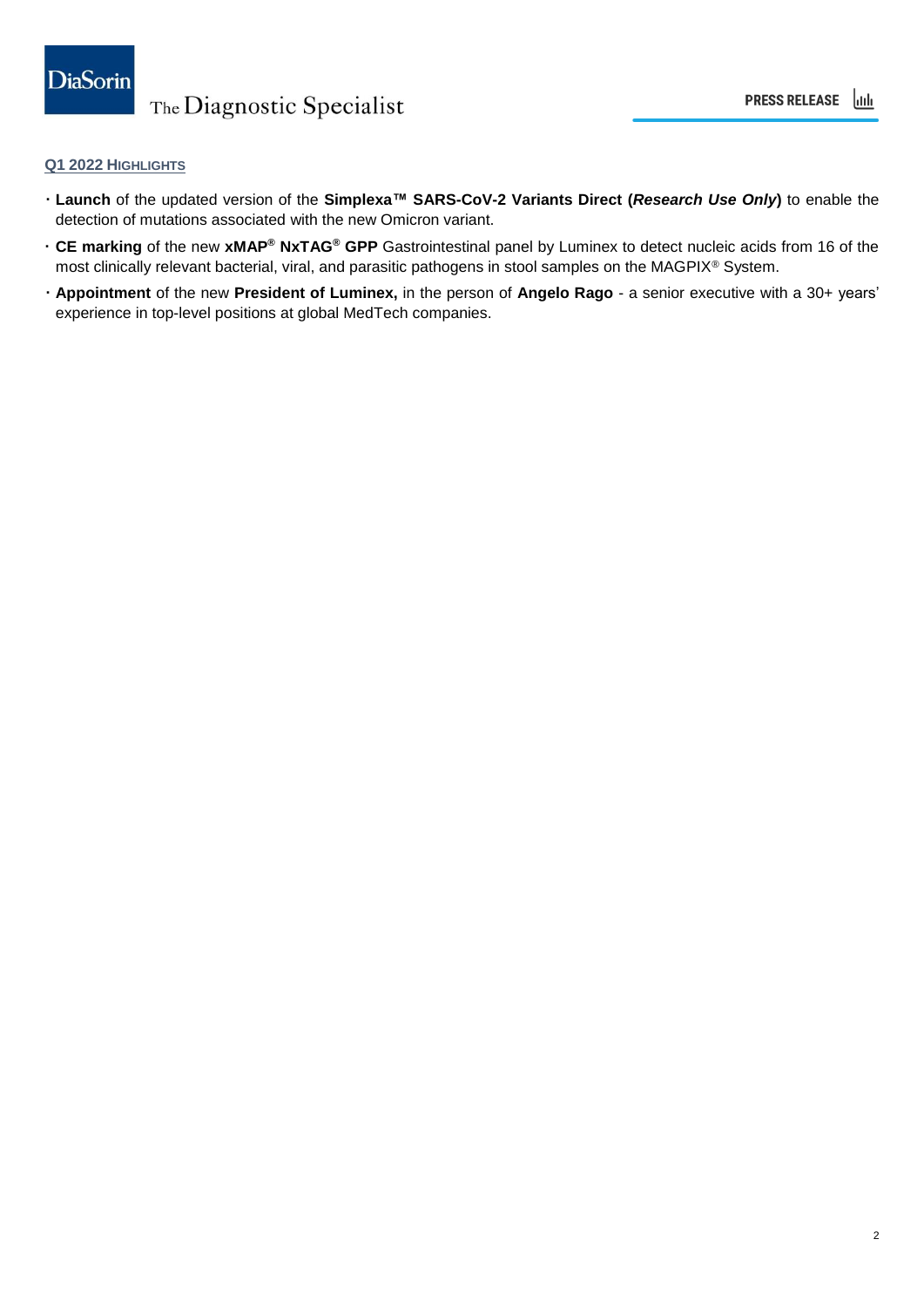**Saluggia (Italy), May 6, 2022** - The Board of Directors of DiaSorin S.p.A. (FTSE MIB: DIA), a global leader in the research, production and marketing of diagnostic tests and internationally active in the Life Science sector, meeting today:

- examined and approved the consolidated economic and financial results for Q1 2022;
- adopted resolutions to implement the project to redefine DiaSorin's corporate structure, already approved by DiaSorin's Board of Directors and disclosed to the market on December 16, 2021. The primary purpose of the transaction is to make DiaSorin's corporate structure consistent with the organizational evolution and multinational nature of the Group. The transaction will be implemented by transferring DiaSorin's operations in Italy and the United Kingdom - the latter through a branch operating there - (i.e., industrial, R&D, commercial - marketing and support activities) to DiaSorin Italia (the 'Transfer'). Following the Transfer's completion, DiaSorin will continue to be responsible for defining and developing strategic direction, treasury, and coordination activities for the benefit of the entire Group. At the same time, DiaSorin Italia will be responsible for managing the Company's operating activities in Italy and the United Kingdom (as is already the case for the subsidiaries operating in other geographical areas). To implement the Transfer, DiaSorin Italia's administrative body resolved to call a meeting of DiaSorin Italia's shareholders' to approve (i) a paid in capital increase for a nominal amount of Euro 990,000, with a share premium of Euro 352,500,219 and, thus, for a total price of Euro 353,490,219, reserved for subscription to DiaSorin, in its capacity as sole shareholder, to be fully subscribed and paidup by DiaSorin through the Transfer, (ii) the transformation into a limited liability company ("*società a responsabilità limitata")*, with effect from the effective date of the Transfer, and (iii) the appointment of the new corporate bodies, with effect from the effective date of the Transfer. DiaSorin and DiaSorin Italia will sign the notarial deed of Transfer on the same date that DiaSorin Italia's shareholders pass their resolutions. The Transfer will become effective on July 1, 2022. Please note that pursuant to Consob Regulation no. 17221 dated March 12, 2010, as subsequently amended (the 'RPT Regulation'), DiaSorin Italia is a related party of the Company since the Company wholly and directly holds its share capital. However, the Transfer will not be subject to the information and authorization procedures governing Related Party Transactions due to the exemption outlined in Article 14, paragraph 2, of the RPT Regulation and Article 9.4 of the Company's 'Procedures for Related Party Transactions', as most recently updated by the Board of Directors on May 14, 2021 and available to the public on DiaSorin's website (www.diasoringroup.com, section 'Governance', 'Governance Documents') being a transaction with a wholly-owned subsidiary. Consequently, as already mentioned, DiaSorin will not publish an information document relating to the Transfer pursuant to Article 5 of the RPT Regulation.
- resolved to launch a share buyback program based on the authorization approved by the Shareholders' Meeting held on April 29, 2022, for the purposes envisaged by Article 5 of Regulation (EU) No. 596/2014 and, specifically, to allow the Board of Directors to dispose of treasury shares to be allocated (i) to the holders of equity-linked bonds issued by the Company, as an alternative to the shares resulting from the capital increase resolved by the Shareholders' Meeting on October 4, 2021, in the event of the exercise of the conversion right in compliance with the provisions of the regulation governing the equity-linked loan, and (ii) to service incentive and loyalty plans adopted by the Company, for a total maximum of 1,500,000 treasury shares, corresponding to approximately 2.68% of the share capital. The purchases shall be made in compliance with the terms and conditions set out in the shareholders' resolution mentioned above, in compliance with the trading conditions set out in Article 3 of Delegated Regulation (EU) 2016/1052 within 18 months from the date of the shareholders' resolution mentioned above, and therefore by 29 October 2023. The purchases will be made by a qualified third-party intermediary, who will make the purchase decisions in complete independence. They will take place at a price no higher than the higher of the price of the last independent transaction and that of the highest current independent bid on the trading venues where the purchase is made, understanding that the unit price may not, in any case, be more than 15% lower and at most 15% higher than DiaSorin's official share price in the trading session preceding each purchase transaction. Purchases will be for volumes not exceeding 25% of the average daily volume of DiaSorin shares on the trading venue where the purchase takes place, calculated according to the average daily trading volume over the 20 trading days preceding the date of purchase. In the case of purchases, DiaSorin will communicate the details of the purchases made and any other information required by applicable regulations by the end of the seventh trading day following the date of execution of the transaction. The Company will promptly communicate any subsequent changes to the purchase program mentioned above and the information already published. Please also note that at today's date the Company holds 1,217,000 treasury shares in its portfolio, equal to approximately 2.1752 % of the share capital. For further details, please refer to the authorization resolution approved by the Shareholders' Meeting of April 29, 2022 and the related Explanatory Report of the Board of Directors, available on the Company's website www.diasoringroup.com (Section 'Governance,' 'Shareholders' Meeting', '2022').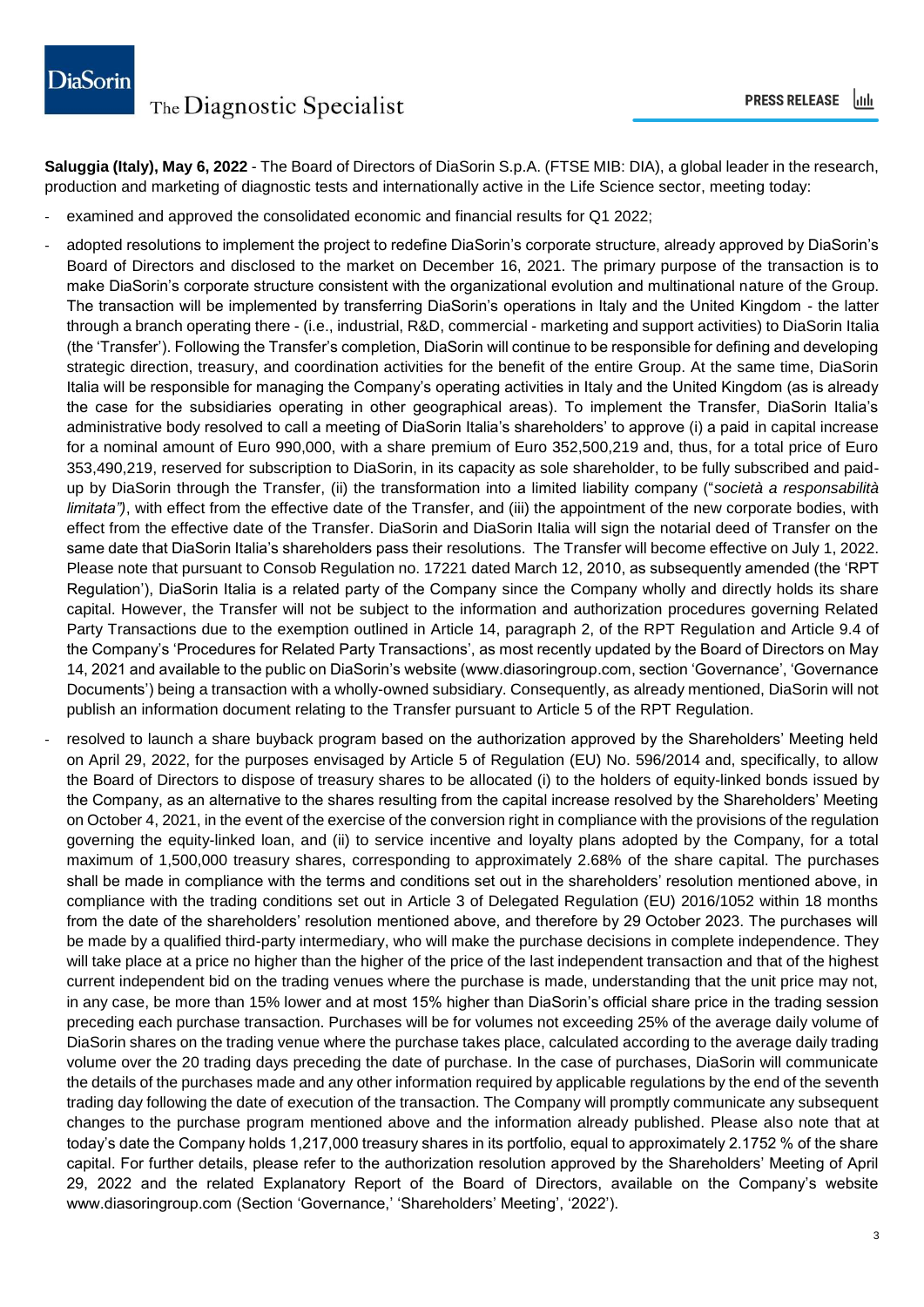# **TABLES OF RESULTS**

## **DIASORIN GROUP<sup>1</sup>**

|                                     | Q <sub>1</sub> |       |            | change                     |                        |  |
|-------------------------------------|----------------|-------|------------|----------------------------|------------------------|--|
| Amounts in million of euros         | 2021           | 2022  | amount     | $\frac{9}{6}$<br>@ current | $\frac{9}{6}$<br>@ CER |  |
| <b>Revenues</b>                     | 266.7          | 357.6 | $+90.9$    | $+34.1%$                   | $+28.0%$               |  |
| Immunodiagnostics ex-COVID          | 145.2          | 159.9 | $+14.7$    | $+10.1%$                   | $+6.6%$                |  |
| Molecular Diagnostics ex-COVID      | 19.5           | 46.3  | $+26.8$    | $+137.6%$                  | $+123.5%$              |  |
| <b>Licensed Technologies</b>        |                | 54.7  | $+54.7$    | n.a.                       | n.a.                   |  |
| COVID                               | 102.0          | 96.7  | $-5.3$     | $-5.2%$                    | $-9.8%$                |  |
| Adjusted EBITDA <sup>2</sup>        | 129.6          | 149.8 | $+20.1$    | $+15.5%$                   | $+10.4%$               |  |
| Adjusted EBITDA <sup>2</sup> margin | 48.6%          | 41.9% | $-673$ bps |                            |                        |  |
| EBITDA <sup>2</sup>                 | 118.0          | 146.6 | $+28.6$    | $+24.2%$                   | $+18.8%$               |  |
| EBITDA <sup>2</sup> margin          | 44.2%          | 41.0% | $-325$ bps |                            |                        |  |
| <b>Adjusted EBIT</b>                | 115.0          | 126.2 | $+11.2$    | $+9.7%$                    |                        |  |
| <b>Adjusted EBIT margin</b>         | 43.1%          | 35.3% | $-783$ bps |                            |                        |  |
| <b>EBIT</b>                         | 103.3          | 113.6 | $+10.3$    | $+10.0%$                   |                        |  |
| <b>EBIT</b> margin                  | 38.7%          | 31.8% | $-697$ bps |                            |                        |  |
| <b>Adjusted net profit</b>          | 87.1           | 96.4  | $+9.2$     | $+10.6%$                   |                        |  |
| Adjusted Net profit on Revenues     | 32.7%          | 27.0% | $-572$ bps |                            |                        |  |
| <b>Net profit</b>                   | 78.2           | 82.3  | $+4.1$     | $+5.2%$                    |                        |  |
| <b>Net profit on Revenues</b>       | 29.3%          | 23.0% | $-632$ bps |                            |                        |  |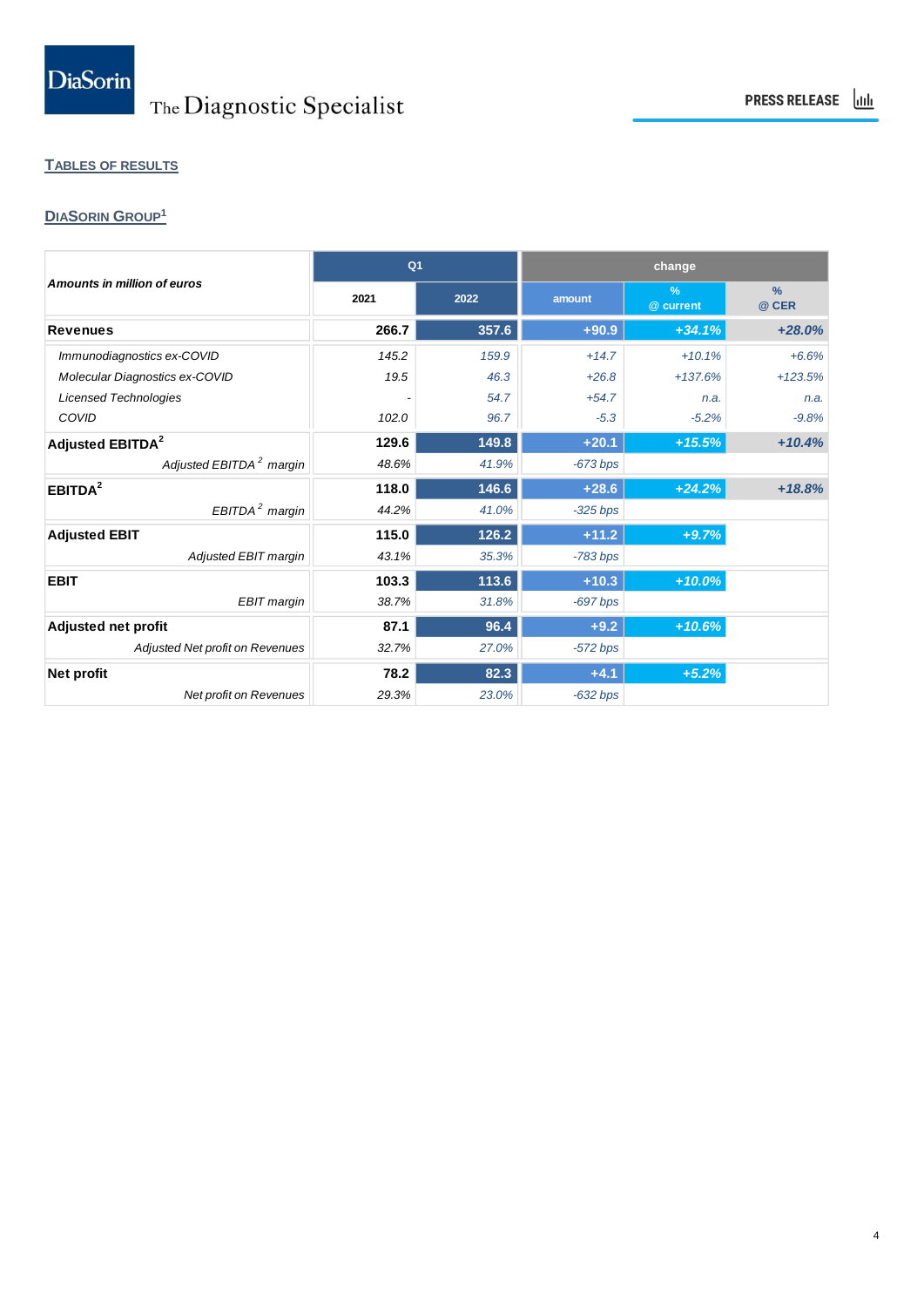### **COMMENT ON RESULTS**

#### CONSOLIDATED **REVENUES**

**Revenues: € 358 million** in Q1'22, *+34.1%* (*+28.0% at CER*) compared to Q1'21. The change is due to the Luminex inclusion in the scope of consolidation, the performance of the immunodiagnostic business and the expected decline of COVID sales.

**Ex-COVID immunodiagnostic revenues** grew by *10.1%* (*+6.6% at CER*), mainly driven by the strong performance of CLIA business, net of Vitamin D (*approx. +13% at CER*) and partly offset, as expected, by the decline in ELISA and Vitamin D sales.

**Ex-COVID molecular diagnostic revenues** grew by *137.6%* (*+123.5% at CER),* mainly driven by the Luminex inclusion in the scope of consolidation.

**Licensed technologies revenues** were € 55 million; driven by the strong sales performance of xMAP® instruments and consumables.

**COVID** serology and molecular diagnostic tests sales, equal to € 97 million, exceeded expectations and decreased by *5.2%* compared to Q1'21 (*-9.8% at CER*).

It should be noted that Luminex overall contributed € 97 million to Group revenues in Q1'22.

#### Revenues by geography

A breakdown of Group revenues by country is shown below.

| Amounts in millions of euros |       | Q <sub>1</sub> |         | Change                                                                |               |  |
|------------------------------|-------|----------------|---------|-----------------------------------------------------------------------|---------------|--|
|                              |       |                |         |                                                                       | $\frac{9}{6}$ |  |
|                              | 2021  | 2022           | amount  | @ current<br>$+17.9%$<br>$+146.1%$<br>$+21.8%$<br>$-5.2%$<br>$+34.1%$ | @ CER         |  |
| <b>Europe Direct</b>         | 75.4  | 89.0           | $+13.5$ |                                                                       | $+17.2%$      |  |
| % on total revenues          | 28.3% | 24.9%          |         |                                                                       |               |  |
| <b>North America Direct</b>  | 50.8  | 125.1          | $+74.3$ |                                                                       | $+129.2%$     |  |
| % on total revenues          | 19.0% | 35.0%          |         |                                                                       |               |  |
| Rest of the World            | 38.4  | 46.8           | $+8.4$  |                                                                       | $+15.9%$      |  |
| % on total revenues          | 14.4% | 13.0%          |         |                                                                       |               |  |
| <b>COVID</b>                 | 102.0 | 96.7           | $-5.3$  |                                                                       | $-9.8%$       |  |
| % on total revenues          | 38.3% | 27.1%          |         |                                                                       |               |  |
| <b>Total</b>                 | 266.7 | 357.6          | $+90.9$ |                                                                       | $+28.0%$      |  |

Revenues by geographical area are provided net of COVID revenues.

### **Europe Direct**

**Revenues** in Q1'22 were **€ 89 million**, *+17.9%* (*+17.2 % at CER*) compared to Q1'21, as a combination of the performance of the immunodiagnostic business and the Luminex inclusion in the scope of consolidation.

It should be noted the positive performance of CLIA tests, net of Vitamin D, increasing by *approx. 10% at CER,* on the back of the Latent Tuberculosis, Infectious Diseases and Gastrointestinal panel tests. As expected, Vitamin D sales were stable.

The molecular diagnostics business showed a positive trend mainly due to the Luminex inclusion in the scope of consolidation.

### **North America Direct**

**Revenues** in Q1'22, equal to **€ 125 million**, increased by *146.1%* (*+129.2 at CER*) compared to Q1'21, on the back of the strong performance of the immunodiagnostic business and the Luminex inclusion in the scope of consolidation. It should be noted that *approx. 80%* of Luminex sales are concentrated in the United States and Canada.

Solid performance of CLIA tests, net of Vitamin D, partly offset by the expected decline in Vitamin D, ELISA and instruments revenues, with an overall immunodiagnostic business growth of *approx. 17% at CER*, as a result of the successful strategy to address the U.S. hospitals.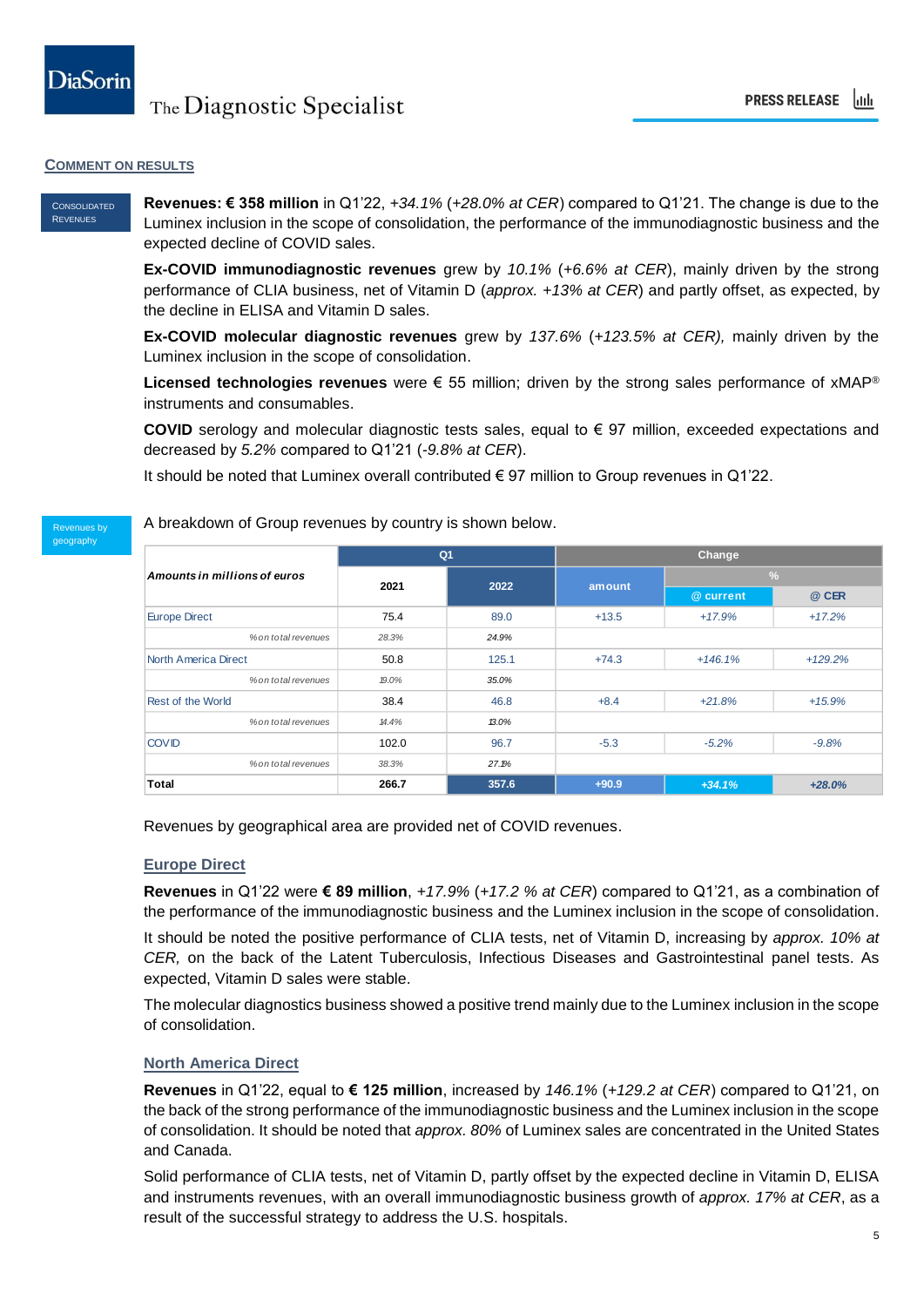

The molecular diagnostic business continued to grow on the back of both strong sales of reagents, on a likefor-like basis (partly offset by lower instruments sales), and the inclusion of Luminex revenues.

Lastly, worthy of note is the solid performance of the Licensed Technologies business, driven by sales of xMAP® instruments and consumables.

### **Rest of the world**

**Revenues** in Q1'22, equal to **€ 47 million**, increased by *21.8*% (*+15.9% at CER*) compared to Q1'22, mainly due to the Luminex inclusion in the scope of consolidation which more than offset the decrease in sales recorded in the Chinese market, as a result of the restrictive measures implemented by local authorities to contain the spread of COVID infections and in countries where DiaSorin is not directly present.

enues by technology

The following provides a breakdown of Group revenues by technology.

|                                | Q <sub>1</sub> |       |              |
|--------------------------------|----------------|-------|--------------|
| % of revenues contributed      | 2021           | 2022  | Change       |
| Ex-COVID Immunodiagnostics     | 54.4%          | 44.7% | $-967$ bps   |
| Ex-COVID Molecular Diagnostics | 7.3%           | 12.9% | $+568$ bps   |
| Licensed Technologies          | -              | 15.3% | n.m.         |
| <b>COVID</b>                   | 38.3%          | 27.1% | $-1,121$ bps |

The percentage of sales by technology on total revenues was strongly impacted by the Luminex inclusion in the scope of consolidation and by the immunodiagnostic business growth. Specifically, Q1'22 highlights the following:

- **Ex-COVID Immunodiagnostics on total revenues**: *44.7%,* down from Q1'21, as a result of the Luminex inclusion in the scope of consolidation despite the acceleration recorded in sales volumes, primarily Latent Tuberculosis, Infectious Diseases, Gastrointestinal and feto-maternal tests.
- **Ex-COVID Molecular Diagnostics on total revenues**: *12.9%,* up from Q1'21, as a result of the Luminex inclusion in the scope of consolidation.
- **Licensed Technologies on total revenues**: *15.3%*.
- **COVID on total revenues**: *27.1%,* down from Q1'21, as a result of the expected decline in volumes despite the Luminex inclusion in the scope of consolidation.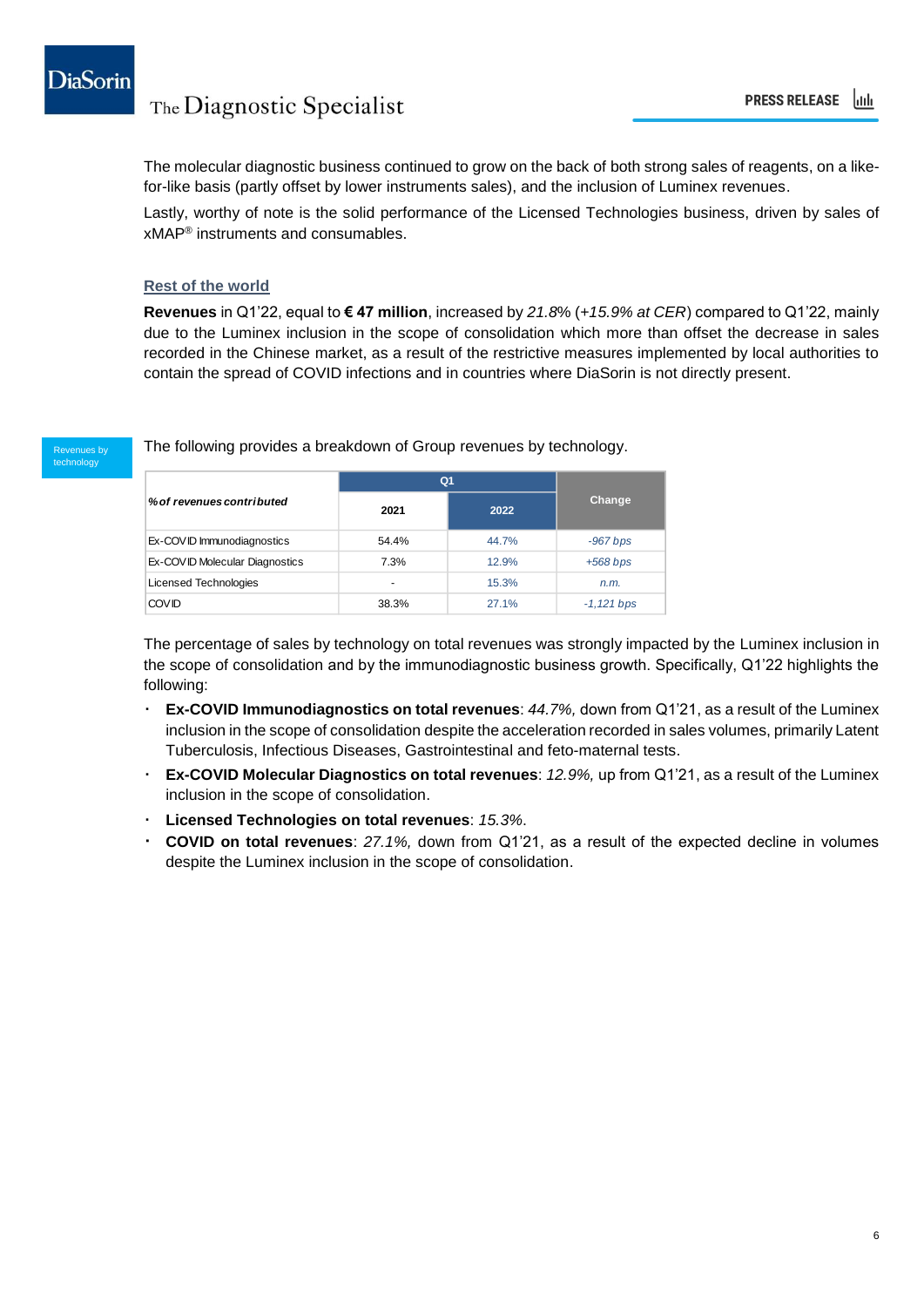

| <b>OPERATING</b><br><b>PERFORMANCE</b>                     | Details of the Group operating performance in Q1'22 are provided below.<br>The acquisition of Luminex, as expected, has a diluting effect on profitability. Such effect will decrease<br>gradually over the next quarters as a result of the progress made with the integration process and its related<br>synergies.<br>Furthermore, in order to allow a more comprehensive understanding of the DiaSorin business performance,<br>comments are provided on results including adjustments in relation to certain non-recurring or non-<br>monetary impacts deriving from the Luminex acquisition. |
|------------------------------------------------------------|----------------------------------------------------------------------------------------------------------------------------------------------------------------------------------------------------------------------------------------------------------------------------------------------------------------------------------------------------------------------------------------------------------------------------------------------------------------------------------------------------------------------------------------------------------------------------------------------------|
| <b>ADJ. GROSS</b><br><b>PROFIT</b>                         | ADJUSTED <sup>1</sup> GROSS PROFIT: € 237 million, +27.9% compared to Q1'21, equal to 66.2% of revenues and<br>declining from the 69.4% recorded in Q1'21, due to the inclusion of Luminex product portfolio, partly offset<br>by increased business volumes.<br>GROSS PROFIT: € 235 million, +26.8% compared to Q1'21, equal to 65.7% of revenues (69.4% in Q1'21).                                                                                                                                                                                                                               |
| ADJ. EBITDA                                                | <b>ADJUSTED<sup>1</sup></b> EBITDA <sup>2</sup> : € 150 million, +15.5% compared to Q1'21 (+10.4% at CER), equal to 41.9% of<br>revenues (48.6% in Q1'21).<br><b>EBITDA<sup>2</sup>: € 147 million</b> , +24.2% (+18.8% at CER) compared to Q1'21, equal to 41.0% of revenues (44.2%<br>in Q1'21).                                                                                                                                                                                                                                                                                                 |
| ADJ. EBIT                                                  | ADJUSTED <sup>1</sup> EBIT: € 126 million, +9.7% compared to Q1'21, equal to 35.3% of revenues (43.1% in Q1'21).<br>EBIT: € 114 million, +10.0% compared to Q1'21, equal to 31.8% of revenues (38.7% in Q1'21).                                                                                                                                                                                                                                                                                                                                                                                    |
| <b>FINANCIAL</b><br>PERFORMANCE                            | <b>NET FINANCIAL EXPENSES: <math>\epsilon</math> 7 million</b> ( $\epsilon$ 1 million in Q1'21); net of financial charges linked to the debt<br>instruments and the convertible bond issued to finance the Acquisition, the item amounted to $\epsilon$ 2 million.                                                                                                                                                                                                                                                                                                                                 |
| <b>INCOME TAXES</b>                                        | <b>INCOME TAXES: € 24 million,</b> with a 23% tax rate (24% in Q1'21); net of estimated fiscal effects on the<br>adjustment elements (as detailed in tables 4 and 5), income taxes were € 28 million (€ 27 million in Q1'21).                                                                                                                                                                                                                                                                                                                                                                      |
| ADJ.<br><b>CONSOLIDATED</b><br><b>NET PROFIT</b>           | <b>ADJUSTED<sup>1</sup> CONSOLIDATED NET PROFIT: € 96 million</b> , +10.6% compared to Q1'21, equal to 27.0% of<br>revenues (32.7% in Q1'21).<br>CONSOLIDATED NET PROFIT: € 82 million, +5.2%, equal to 23.0% of revenues (29.3% in Q1'21).                                                                                                                                                                                                                                                                                                                                                        |
| <b>CONSOLIDATED</b><br><b>NET FINANCIAL</b><br><b>DEBT</b> | CONSOLIDATED NET FINANCIAL DEBT: negative by € 860 million at 31 March 2022. The change compared<br>to the end of 2021 was equal to $+\epsilon$ 126 million and is related to the operating cash flow generation of the<br>quarter.                                                                                                                                                                                                                                                                                                                                                                |
| FCF                                                        | FREE CASH FLOW <sup>3</sup> : € 116 million in Q1'22, up € 37 million (+45.8%) compared to Q1'21. The change is<br>driven by the growth in Group revenues and by the positive contribution deriving from the Luminex inclusion<br>in the scope of consolidation.                                                                                                                                                                                                                                                                                                                                   |
| <b>BUSINESS</b><br><b>OUTLOOK</b>                          | NEW FULL YEAR 2022 GUIDANCE AT CONSTANT EXCHANGE RATES: DiaSorin revised upwards its Full Year<br>2022 guidance on revenues and profitability, following an upturn in sales of COVID tests due to the Omicron<br>variant.<br>REVENUES: trend between -2% and +1% compared to 2021, of which COVID-related revenues between<br>€ 150-180 million and ex-COVID revenues increasing by approx. 24%                                                                                                                                                                                                    |

**ADJUSTED <sup>1</sup> EBITDA<sup>2</sup> MARGIN<sup>4</sup>** between *35%* and *37%*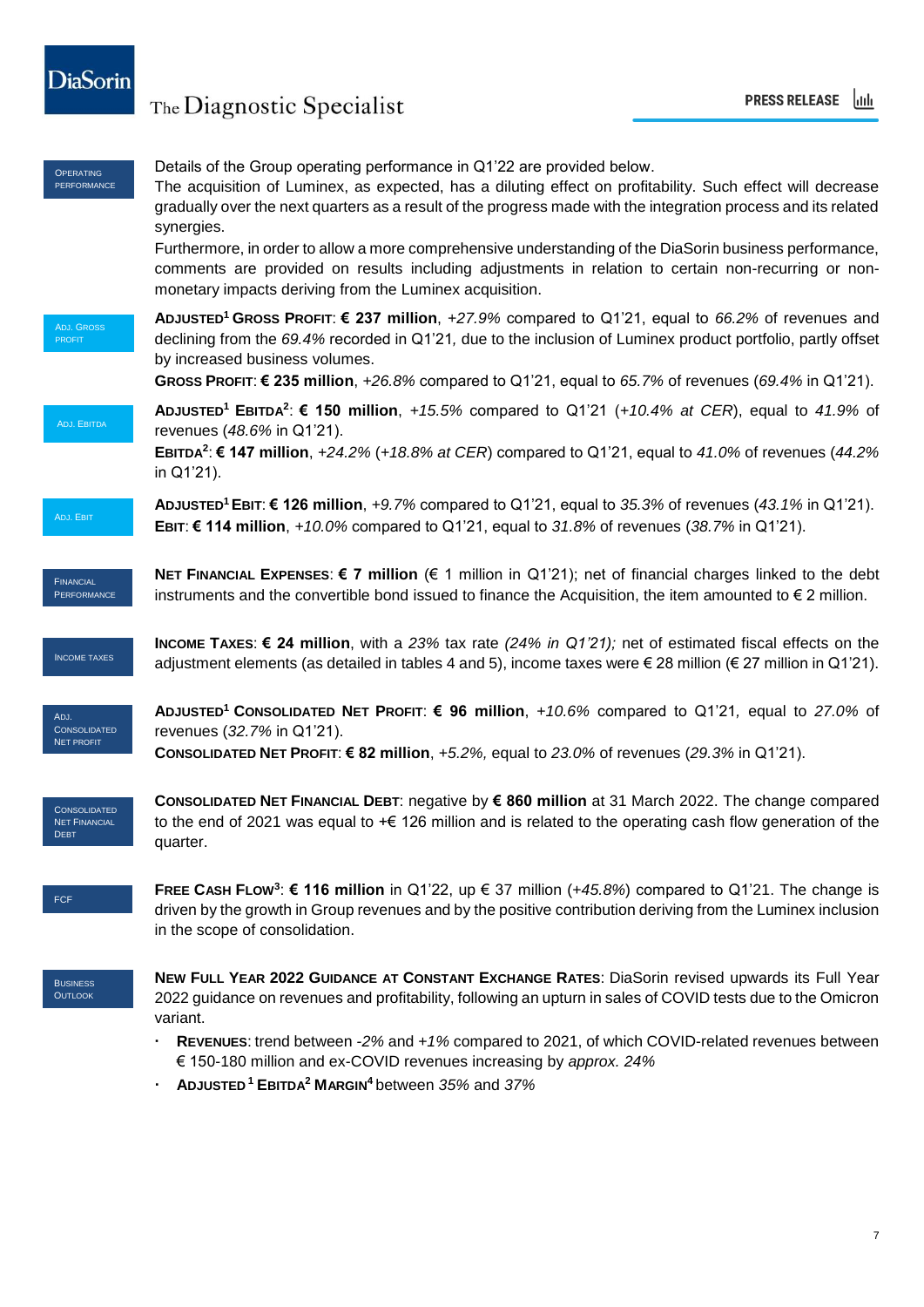

Given that Legislative Decree No. 25/2016, implementing European Directive 2013/50/UE, in force as of 18 March 2016, eliminated the obligation to publish the Interim Management Report, it should be noted that this Press Release of DiaSorin S.p.A. on the main consolidated Q1 2022 results was prepared on a voluntary basis as part of a Company decision to provide regular information on the economic, financial and operating performance of the Company aimed at the market and investors, in line with the conduct of the Company's main peers.

Mr. Piergiorgio Pedron, the officer in charge of preparing the corporate accounting documents of DiaSorin S.p.A. declares that, pursuant to paragraph 2, Art. 154 bis of the Consolidated Law on Finance, to the best of his knowledge, the accounting information contained in this Press Release corresponds to the documental results, accounting books and records

This press release is available to the public at the registered office of the Company and is also published on the Company's website (www.diasoringroup.com) under the section "Investors - Financial Corner - Press Releases" and on the authorized storage system named eMarket STORAGE at www.emarketstorage.com.

\*\*\*

\*\*\*

Q1 2022 results will be presented to the financial community during a conference call on Friday, May 6, 2022 at 5:30 p.m. CEST. To participate in the conference call, dial the following numbers:

- From Italy + 39 02 8020911
- From UK +44 1212 818004
- From USA +1 718 7058796

Presentation slides will be made available under the section "Investors - Financial Corner - Presentations" in the Company's website (www.diasoringroup.com) prior to the beginning of the conference call.

\*\*\*

Annex: Financial statements not subject to audit by the Group's Independent Auditors.

### **For additional information, please contact:**

**INVESTOR RELATIONS**

**Riccardo Fava Emanuela Salvini** *Corporate Vice President Communication & Investor Relations Investor Relator* Tel: +39 0161.487988<br>riccardo.fava@diasorin.it

emanuela.salvini@diasorin.it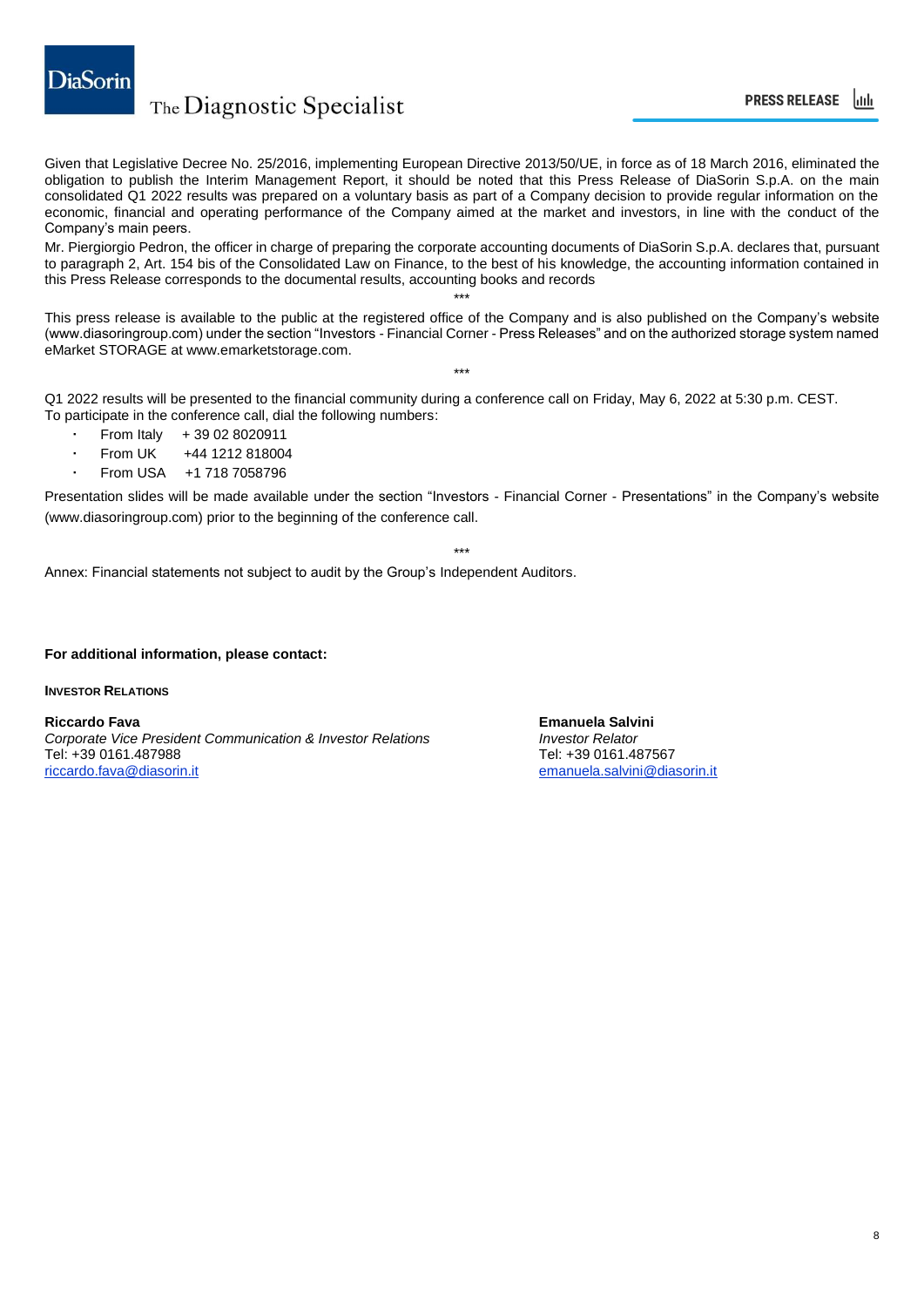### **ANNEXES**

### **TABLE 1 - CONSOLIDATED INCOME STATEMENT**

|                                     |        | Q <sub>1</sub> |            | Change   |
|-------------------------------------|--------|----------------|------------|----------|
| (Amounts in million of euros)       | 2021   | 2022           | amount     | %        |
| <b>Net Revenues</b>                 | 266.7  | 357.6          | $+90.9$    | $+34.1%$ |
| Cost of sales                       | (81.5) | (122.8)        | $-41.2$    | $+50.6%$ |
| <b>Gross profit</b>                 | 185.1  | 234.8          | $+49.7$    | $+26.8%$ |
|                                     | 69.4%  | 65.7%          | $-376$ bps |          |
| Sales and marketing expenses        | (36.8) | (68.5)         | $-31.7$    | $+86.3%$ |
| Research and development costs      | (12.0) | (22.4)         | $-10.4$    | $+86.9%$ |
| General and administrative expenses | (18.9) | (27.8)         | $-8.8$     | $+46.5%$ |
| <b>Total operating expenses</b>     | (67.7) | (118.7)        | $-51.0$    | $+75.3%$ |
|                                     | 25.4%  | 33.2%          | $+780$ bps |          |
| Other operating income (expense)    | (14.1) | (2.5)          | $+11.6$    | $-82.2%$ |
| non recurring amount                | (11.7) | (1.2)          | $+10.4$    | $-89.4%$ |
| <b>EBIT</b>                         | 103.3  | 113.6          | $+10.3$    | $+10.0%$ |
|                                     | 38.7%  | 31.8%          | $-697$ bps |          |
| Net financial income (expense)      | (0.7)  | (7.4)          | $-6.7$     | n.m.     |
| <b>Profit before taxes</b>          | 102.6  | 106.2          | $+3.6$     | $+3.5%$  |
| Income taxes                        | (24.4) | (23.9)         | $+0.5$     | $-2.0%$  |
| Net result                          | 78.2   | 82.3           | $+4.1$     | $+5.2%$  |
|                                     |        |                |            |          |
| EBITDA <sup>2</sup>                 | 118.0  | 146.6          | $+28.6$    | $+24.2%$ |
|                                     | 44.2%  | 41.0%          | $-325$ bps |          |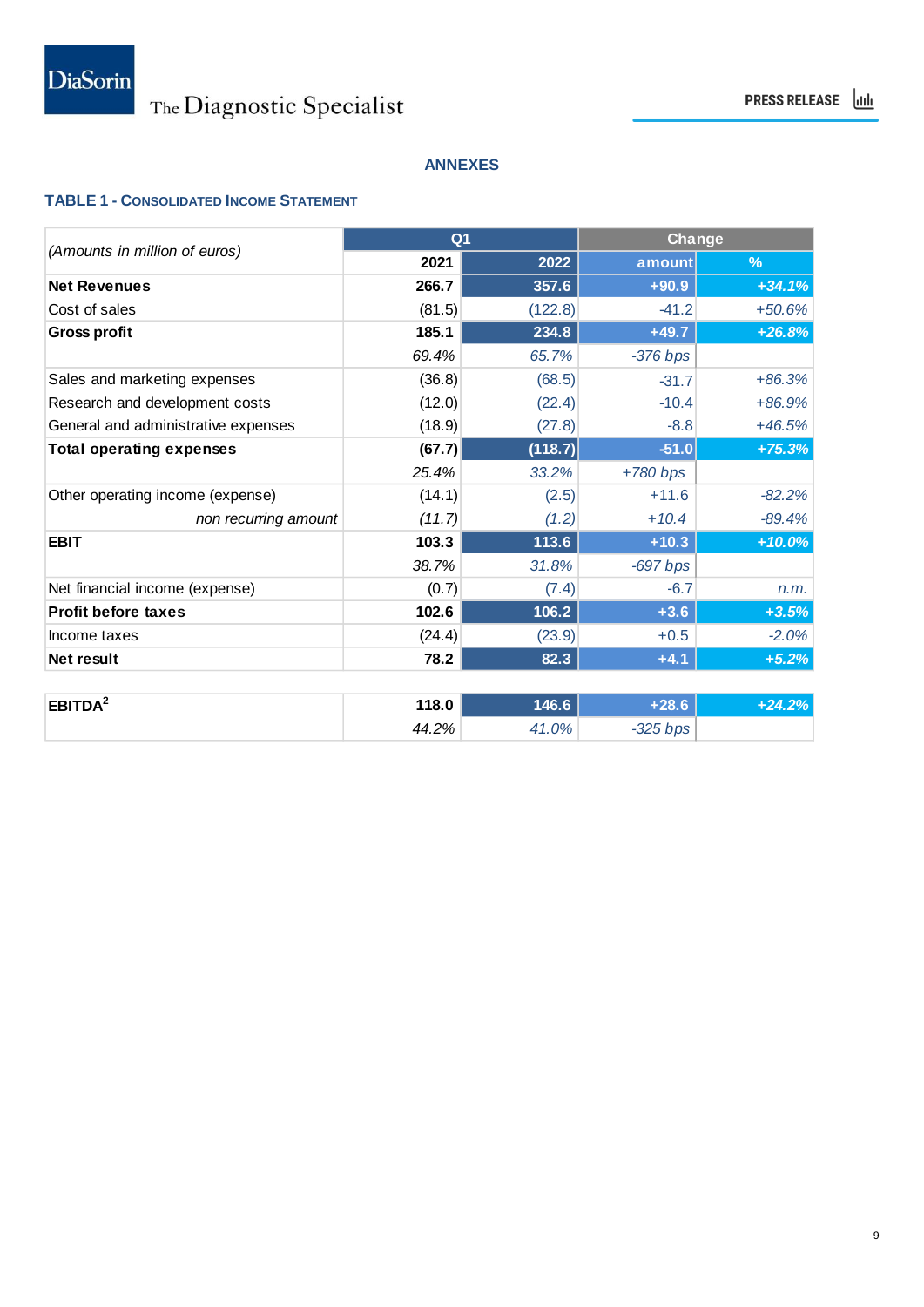### **TABLE 2 - CONSOLIDATED BALANCE SHEET**

| (Amounts in million of euros)   | 12/31/2021 | 03/31/2022 | <b>Change</b> |
|---------------------------------|------------|------------|---------------|
| Goodwill and intangibles assets | 1.943.4    | 1,974.5    | $+31.1$       |
| Property, plant and equipment   | 276.2      | 279.2      | $+3.0$        |
| Other non-current assets        | 42.6       | 95.9       | $+53.3$       |
| Net working capital             | 361.9      | 343.1      | $-18.9$       |
| Other non-current liabilities   | (270.2)    | (325.8)    | $-55.6$       |
| <b>Net Invested Capital</b>     | 2,353.8    | 2,366.8    | $+13.0$       |
| <b>Net Financial Debt</b>       | (985.9)    | (860.2)    | $+125.7$      |
| Total shareholders' equity      | 1,367.9    | 1,506.7    | $+138.7$      |

### **TABLE 3 - CONSOLIDATED STATEMENT OF CASH FLOWS**

|                                                                                |        | Q <sub>1</sub> |  |  |
|--------------------------------------------------------------------------------|--------|----------------|--|--|
| (Amounts in million of euros)                                                  | 2021   | 2022           |  |  |
| Cash and cash equivalents at the beginning of the period                       | 339.9  | 403.0          |  |  |
| Cash provided by operating activities                                          | 101.8  | 134.4          |  |  |
| Cash used in investing activities                                              | (23.0) | (23.0)         |  |  |
| Cash provided/(used) in financing activities                                   | 11.3   | 7.1            |  |  |
| Net change in cash and cash equivalents before investments in financial assets | 90.1   | 118.4          |  |  |
| Net change in cash and cash equivalents                                        | 90.1   | 118.4          |  |  |
| Cash and cash equivalents at the end of the period                             | 430.0  | 521.5          |  |  |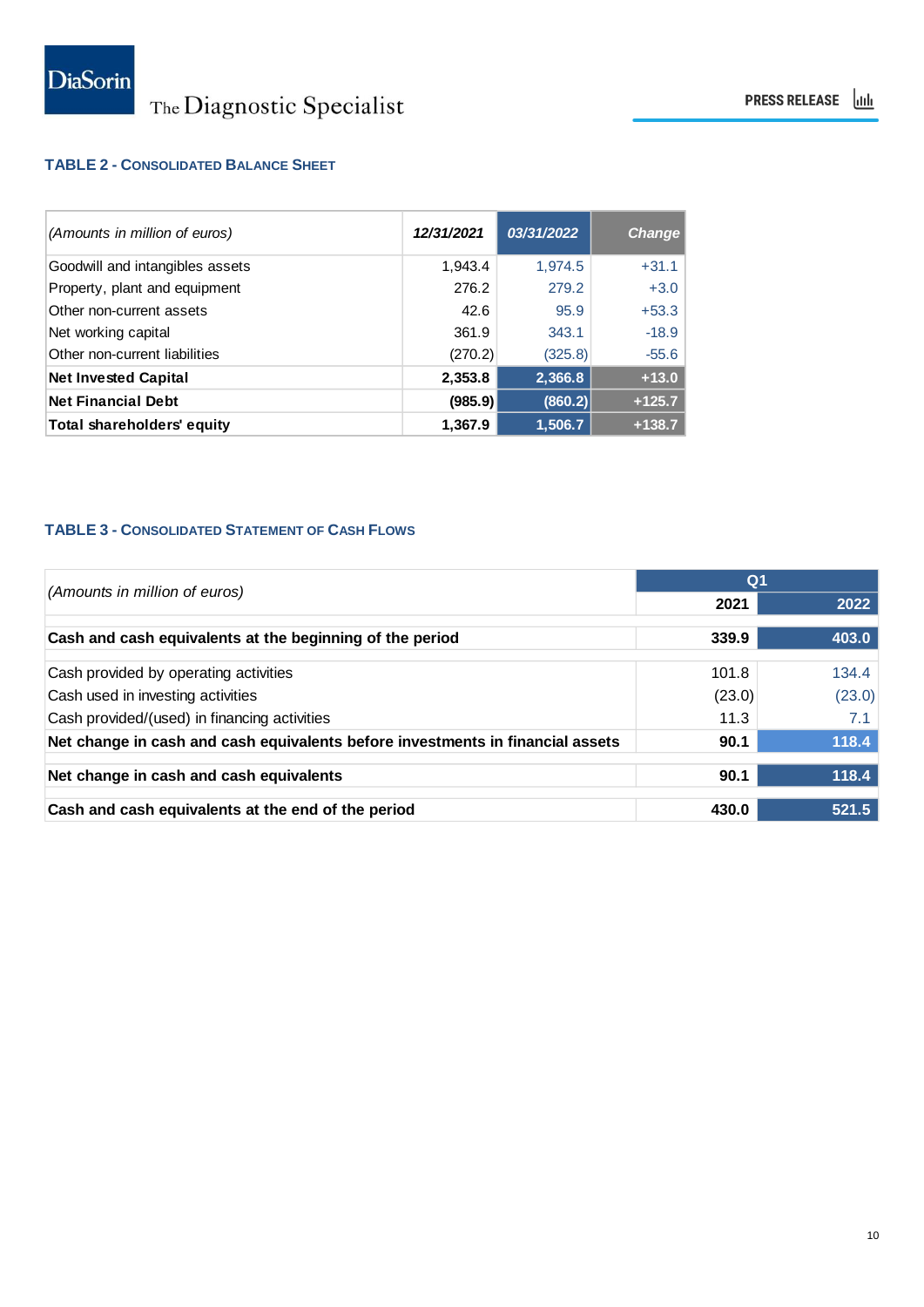### **OVERVIEW OF THE GROUP'S OPERATING PERFORMANCE AND FINANCIAL POSITION**

This press release presents and comments on certain financial indicators that are not identified in the IFRS. These indicators, which are described below, are used to comment on the Group's business performance, in compliance with the requirements of Consob communication of 28 July 2006 (DEM 6064293), as subsequently amended and supplemented (Consob communication 0092543 of 3 December 2015, which incorporates the ESMA Guidelines ESMA/2015/1415).

The alternative performance indicators listed below should be used to supplement the information required by IFRS to help readers of the press release gain a more comprehensive understanding of the Group's economic, financial and operating position, by excluding the result of one-off elements for the Luminex acquisition and integration from the amortization deriving from the Purchase Price Allocation and the financial expenses related to the financing of the transaction, including their fiscal impact.

It should be noted that the calculation of these adjusted indicators could differ from those used by other companies.

### **TABLE 4 - Q1'21 ADJUSTED INDICATORS**

| Data in $\not\in$ /mln                                               | <b>Gross Margin</b> | EBITDA <sup>2</sup> | <b>EBIT</b> | <b>Fiscal Impact</b> | <b>Net Profit</b> |
|----------------------------------------------------------------------|---------------------|---------------------|-------------|----------------------|-------------------|
| <b>IFRS Financial Statements Measures</b>                            | 185.1               | 118.0               | 103.3       | n.a.                 | 78.2              |
| % on Revenues<br><b>Adjustments</b>                                  | 69.4%               | 44.2%               | 38.7%       |                      | 29.3%             |
| the<br>"One-off"<br>Costs<br>related<br>to<br>acquisition of Luminex |                     | 11.7                | 11.7        | (2.7)                | 8.9               |
| <b>Total Adjustments</b>                                             | $\blacksquare$      | 11.7                | 11.7        | (2.7)                | 8.9               |
| <b>Adjusted Measures</b>                                             | 185.1               | 129.6               | 115.0       | n.a.                 | 87.1              |

### **TABLE 5 - Q1'22 ADJUSTED INDICATORS**

| Data in €/mln                                                                                                                     | <b>Gross Margin</b> | EBITDA <sup>2</sup> | <b>EBIT</b> | <b>Fiscal Impact</b> | <b>Net Profit</b> |
|-----------------------------------------------------------------------------------------------------------------------------------|---------------------|---------------------|-------------|----------------------|-------------------|
| <b>IFRS Financial Statements Measures</b>                                                                                         | 234.8               | 146.6               | 113.6       | n.a.                 | 82.3              |
| % on Revenues                                                                                                                     | 65.7%               | 41.0%               | 31.8%       |                      | 23.0%             |
| <b>Adjustments</b>                                                                                                                |                     |                     |             |                      |                   |
| Fair value measurement of the<br>initial Luminex inventory                                                                        | 2.0                 | 2.0                 | 2.0         | (0.5)                | 1.5               |
| "One-off" Costs related to<br>the<br>acquisition,<br>integration<br>and<br>restructuring of Luminex                               |                     | 1.2                 | 1.2         | (0.3)                | 0.9               |
| of<br>Depreciation<br>Luminex<br>intangibles<br>identified<br>the<br>in<br><b>Purchase Price Allocation</b>                       |                     |                     | 9.4         | (2.2)                | 7.2               |
| Financial charges relating to debt<br>instruments and to the convertible<br>issued<br>finance<br>the<br>bond<br>to<br>acquisition |                     |                     |             | (1.4)                | 4.5               |
| <b>Total Adjustments</b>                                                                                                          | 2.0                 | 3.2                 | 12.5        | (4.3)                | 14.1              |
| <b>Adjusted measures</b>                                                                                                          | 236.8               | 149.8               | 126.2       | n.a.                 | 96.4              |